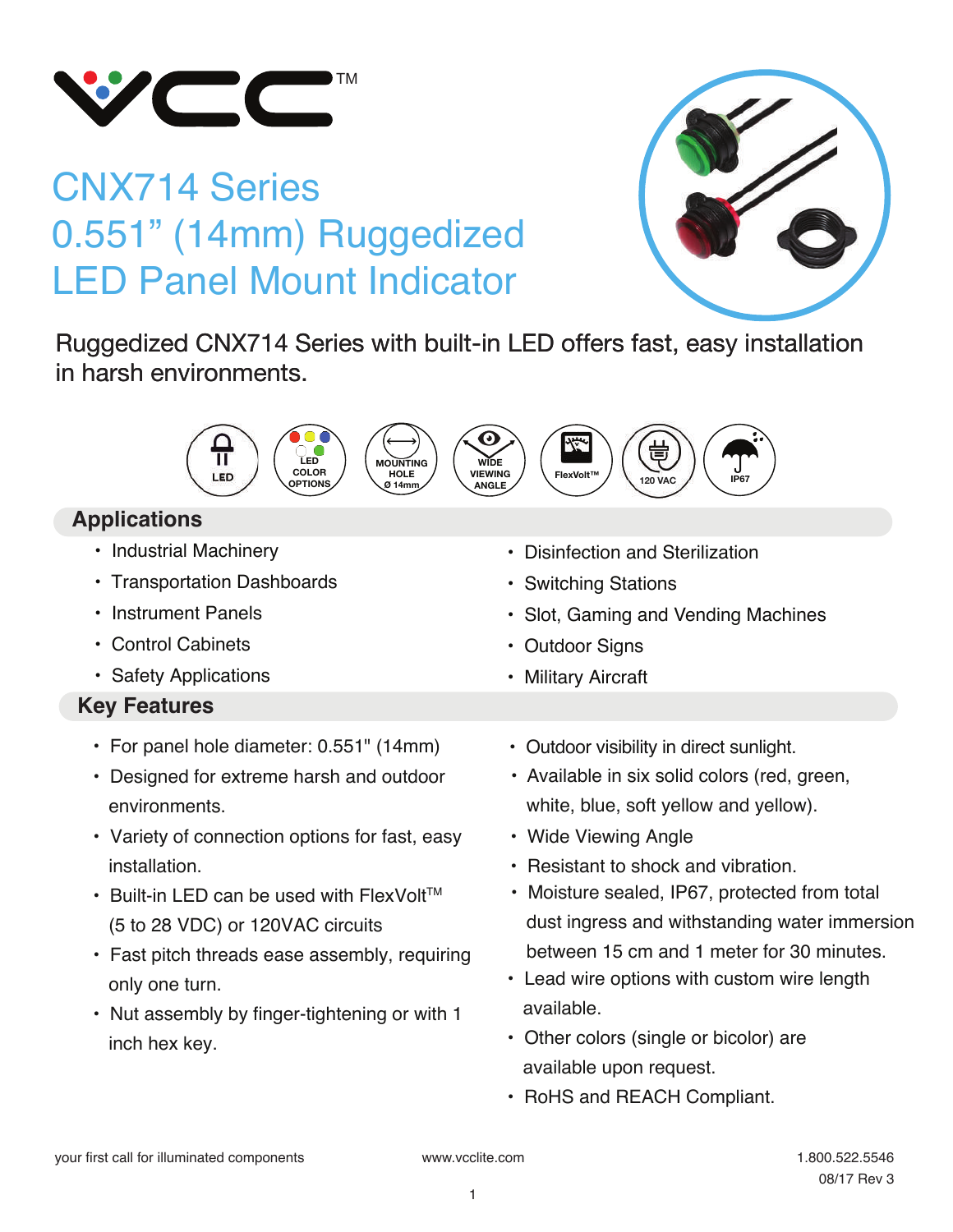## **Ordering Data**

The CNX714 Series is available in a range of standard features and options. To specify your Panel Mount Indicator, select one option from each column.



\* Not Available for the 120VAC Version

## **Product Dimensions**



#### Recommended Mounting Hole



#### All Dimensions in inches [mm]

Tolerances are:  $\pm 0.01$  inches  $[\pm 0.25$  mm] unless otherwise specified